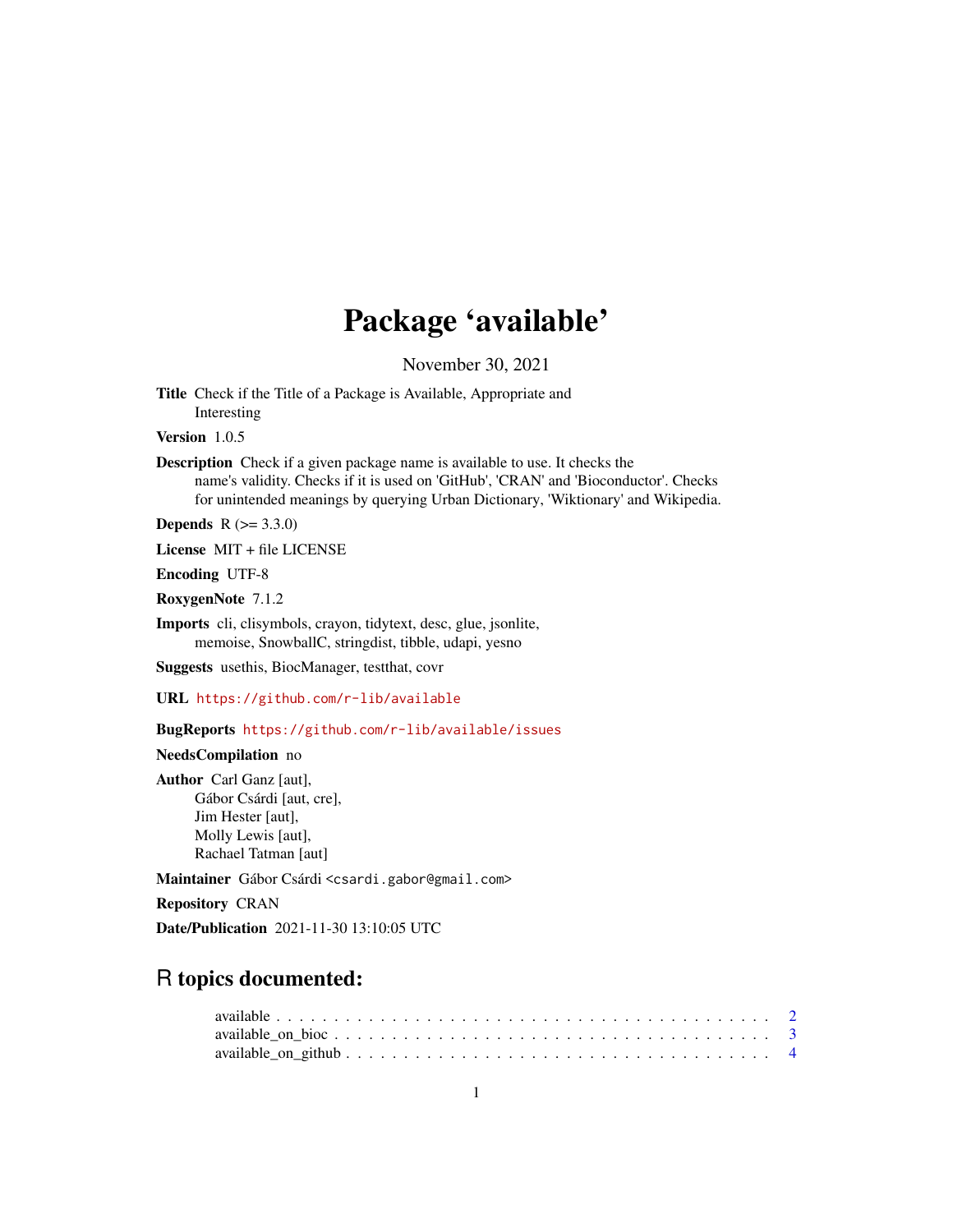#### <span id="page-1-0"></span>2 available control of the control of the control of the control of the control of the control of the control of the control of the control of the control of the control of the control of the control of the control of the

| Index | $\mathbf{8}$ |
|-------|--------------|
|       |              |

available *See if a name is available*

#### Description

Searches performed

- Valid package name
- Already taken on CRAN
- Positive or negative sentiment
- Urban Dictionary

#### Usage

```
available(name, browse = getOption("available.browse", TRUE), ...)
```
#### Arguments

| name      | Name of package to search                                                                                                                                                  |
|-----------|----------------------------------------------------------------------------------------------------------------------------------------------------------------------------|
| browse    | Whether browser should be opened for all web links, default = TRUE. Default<br>can be changed by setting available. browse in . Rprofile. See Startup for<br>more details. |
| $\ddotsc$ | Additional arguments passed to utils::available.packages().                                                                                                                |

#### Examples

```
## Not run:
# Check if the available package is available
available("available")
# You can disable opening of browser windows with browse = FALSE
available("survival", browse = FALSE)
# Or by setting a global option
options(available.browse = FALSE)
available("survival")
```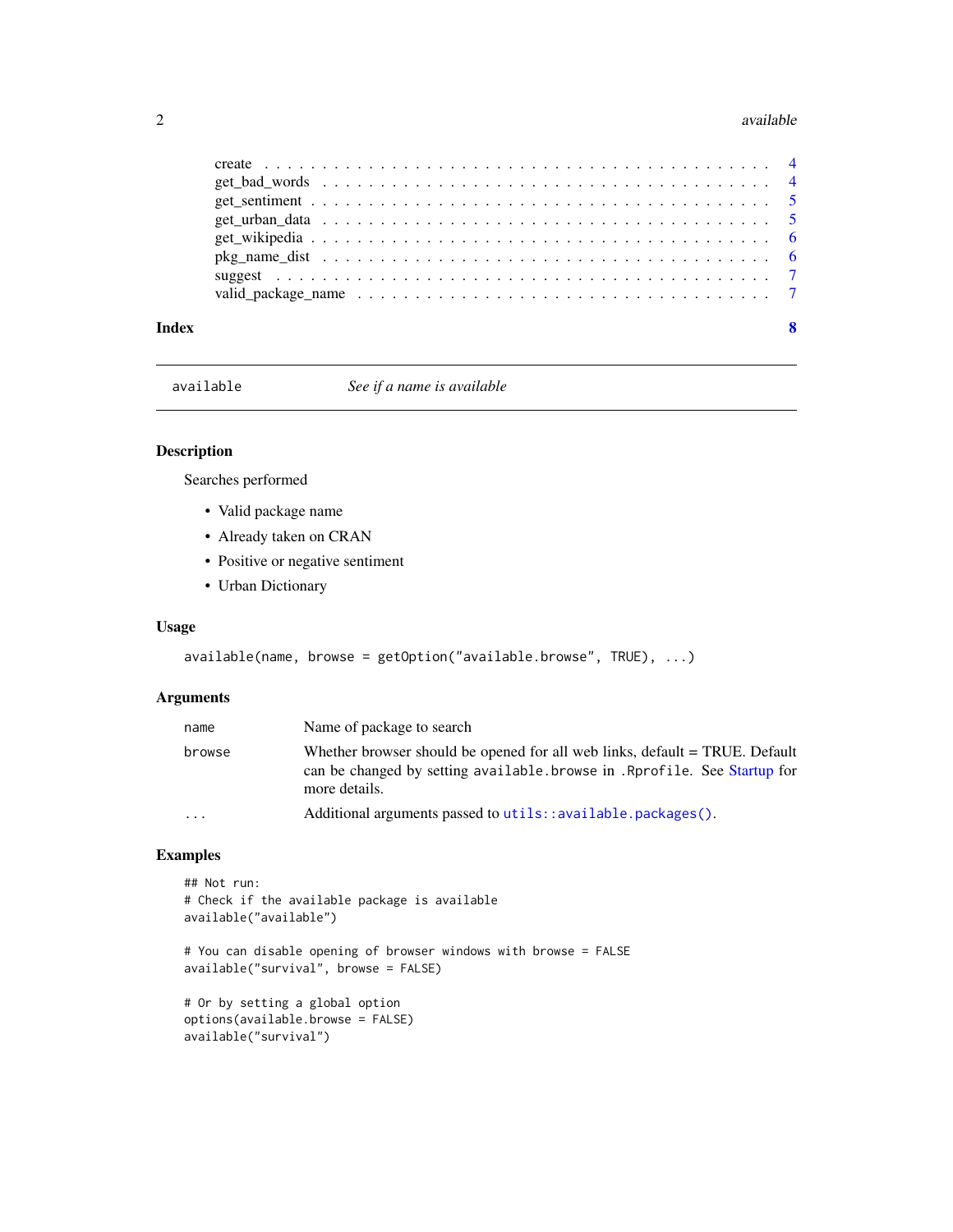#### <span id="page-2-0"></span>available\_on\_bioc 3

```
# Test if a name is available in a non-default CRAN repository by setting
# the `repos` argument
available_on_cran("semaforos")
available_on_cran("semaforos", repos = "https://bisaloo.r-universe.dev")
## End(Not run)
```
available\_on\_bioc *See if a name is available on CRAN*

#### Description

See if a name is available on CRAN

#### Usage

```
available_on_bioc(name, repos = NULL, ...)
```

```
available_on_cran(name, repos = default_cran_repos, ...)
```
#### Arguments

| name    | Name of package to search                                       |
|---------|-----------------------------------------------------------------|
| repos   | character vector, the base $URL(s)$ of the repositories to use. |
| $\cdot$ | Additional arguments passed to utils::available.packages().     |

#### Examples

```
available_on_cran("semaforos")
```

```
# Test if this name is available in a non-default CRAN repository
## Not run:
available_on_cran("semaforos", repos = "https://bisaloo.r-universe.dev")
## End(Not run)
```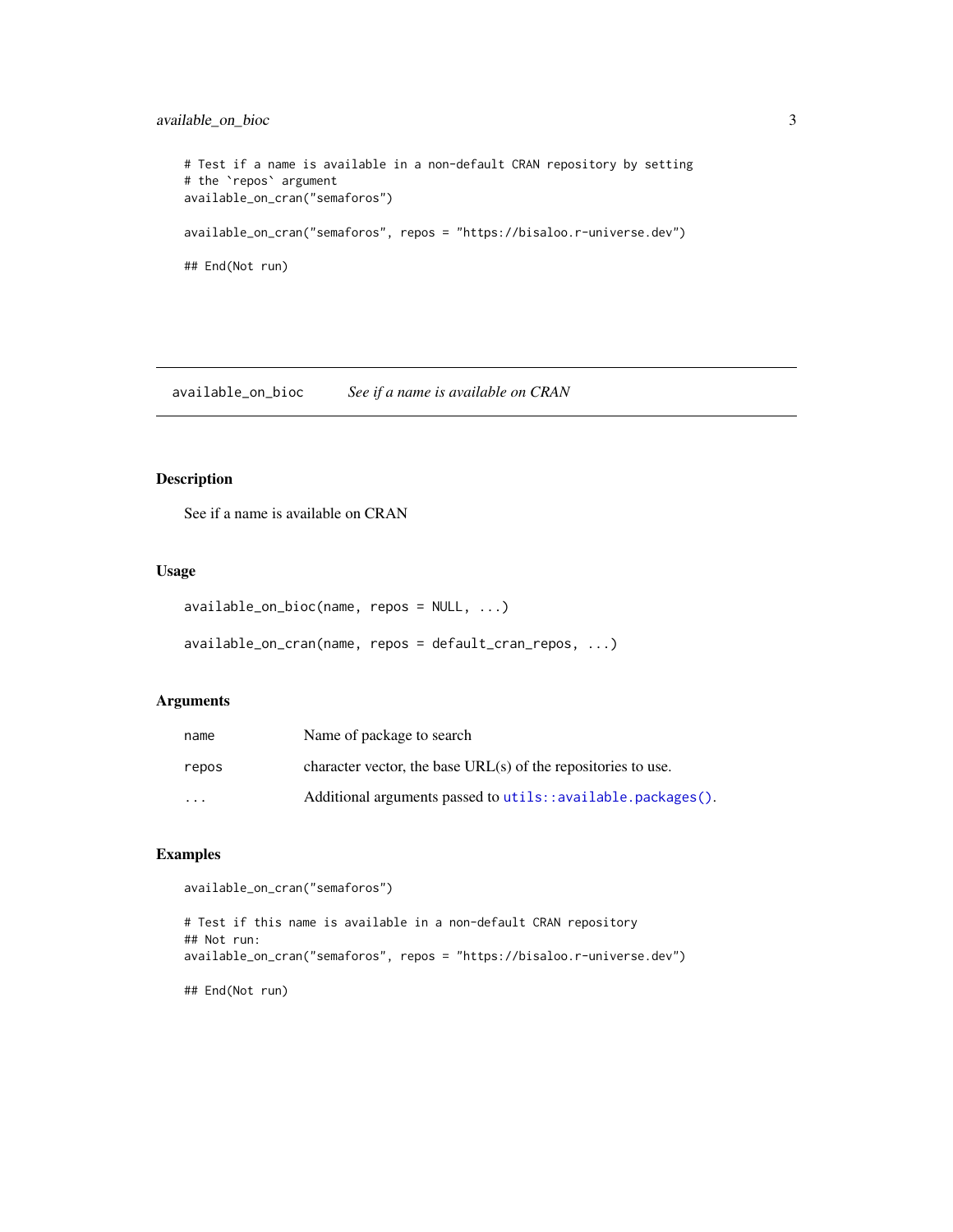<span id="page-3-0"></span>available\_on\_github *See if a name is available on github*

#### Description

See if a name is available on github

#### Usage

available\_on\_github(name)

#### Arguments

name Name of package to search

create *Check a new package name and possibly create it*

#### Description

Check a new package name and possibly create it

#### Usage

create(name, ...)

#### Arguments

| name     | Name of package to search                                 |
|----------|-----------------------------------------------------------|
| $\cdots$ | Additional arguments passed to usethis::create_package(). |

get\_bad\_words *Check for bad words in name*

#### Description

Check for bad words in name

#### Usage

get\_bad\_words(name)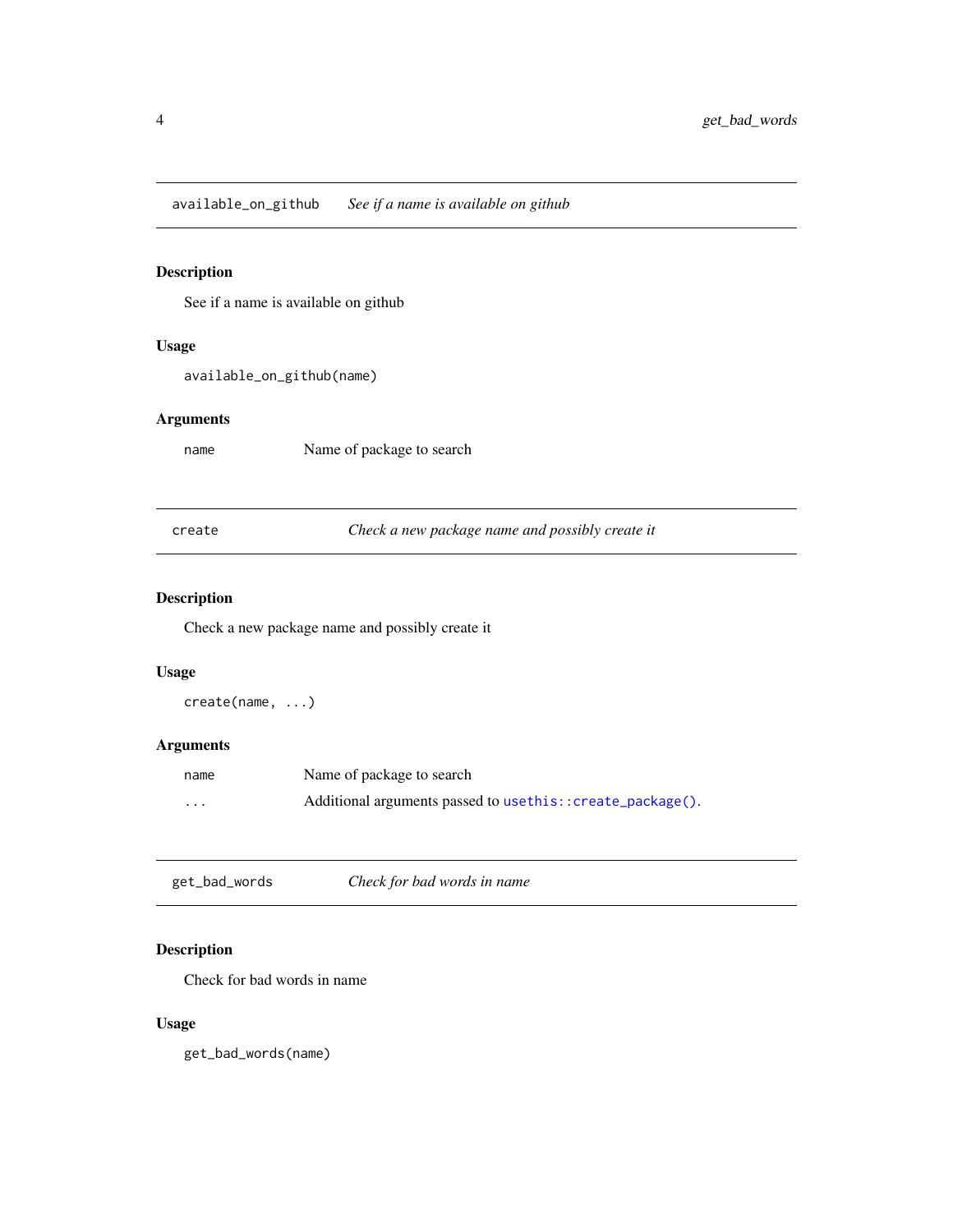#### <span id="page-4-0"></span>get\_sentiment 5

#### Arguments

name Name of package to search

#### See Also

See <https://github.com/web-mech/badwords>

get\_sentiment *Get sentiment of name*

#### Description

Get sentiment of name

#### Usage

get\_sentiment(name)

#### Arguments

name Name of package to search

get\_urban\_data *get urban dictionary definitions and tags*

#### Description

get urban dictionary definitions and tags

#### Usage

get\_urban\_data(name)

#### Arguments

name Name of package to search

#### Note

Urban Dictionary can contain potentially offensive results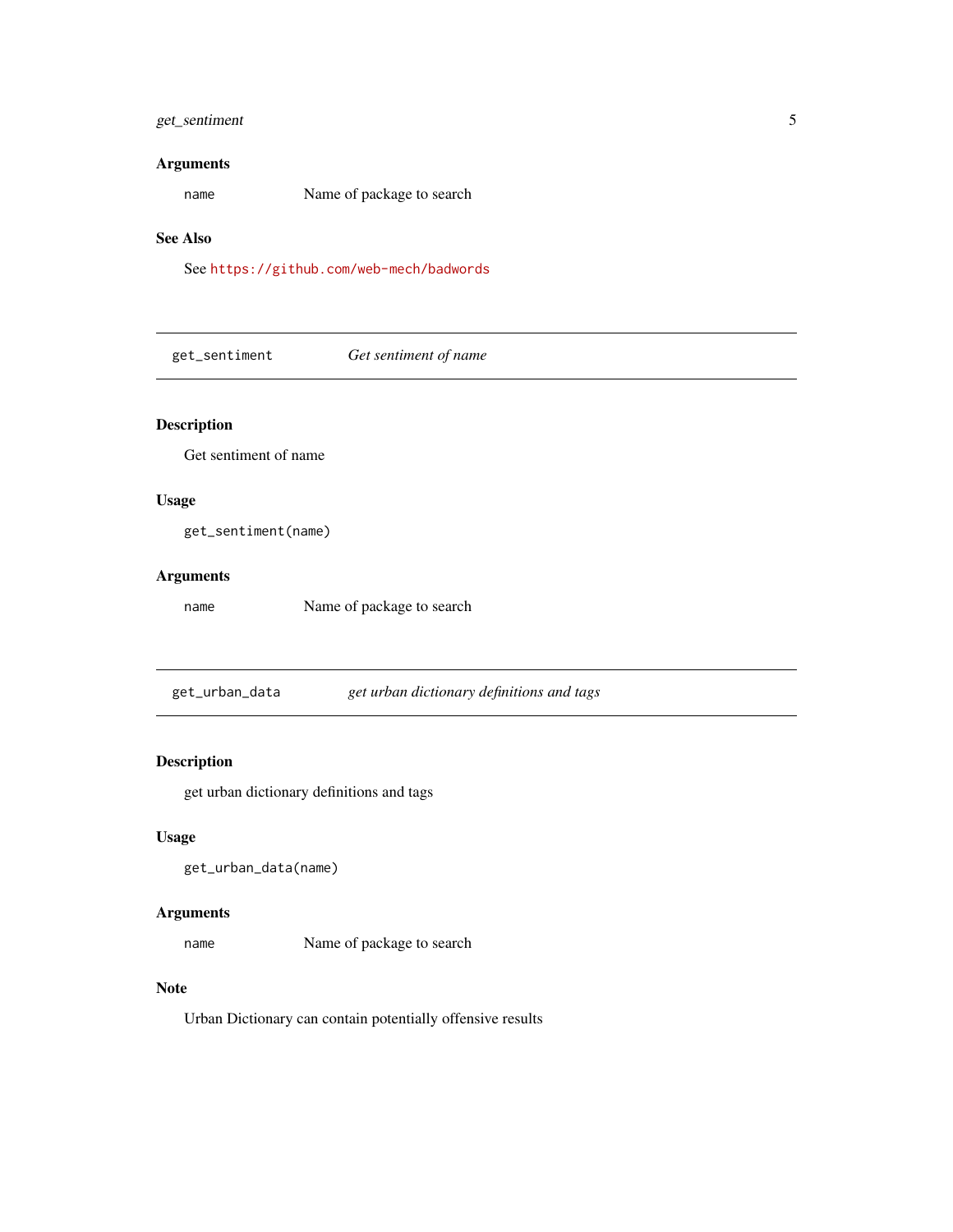<span id="page-5-0"></span>

#### Description

Open wikipedia page and abbreviations.com page

#### Usage

get\_wikipedia(name)

get\_wiktionary(name)

#### Arguments

name Name of package to search

pkg\_name\_dist *Find five closest package names in terms of string distance*

#### Description

Find five closest package names in terms of string distance

#### Usage

pkg\_name\_dist(name, pkgs)

#### Arguments

| name | name of package          |
|------|--------------------------|
| pkgs | packages to compare with |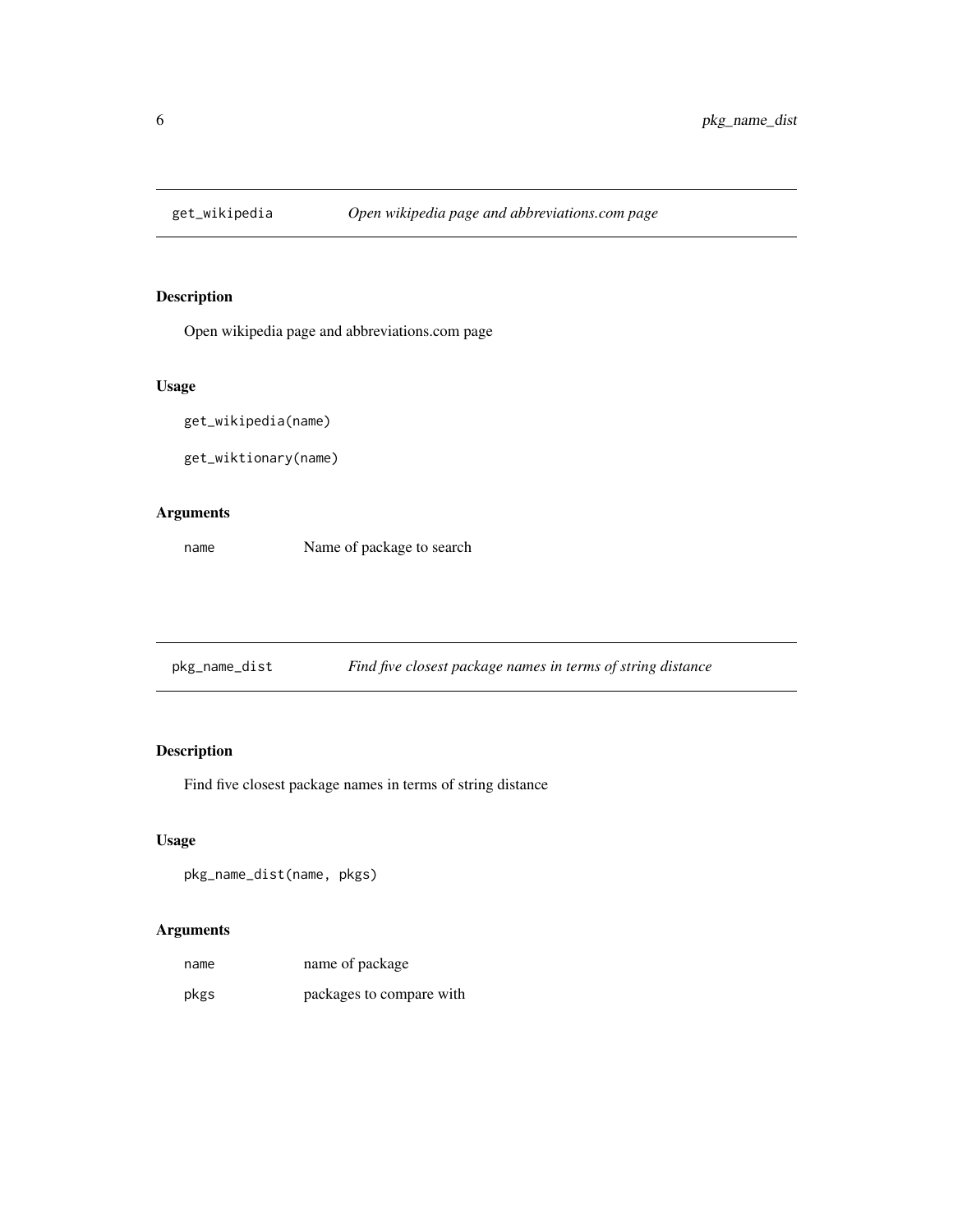<span id="page-6-0"></span>

#### Description

If the package you are using already has a title, simply pass the path to the package root in path. Otherwise use title to specify a potential title.

#### Usage

```
suggest(path = ".", field = c("Title", "Description"), text = NULL)
```
#### Arguments

| path  | Path to a existing package to extract the title from. |
|-------|-------------------------------------------------------|
| field | one of "Title" or "Description"                       |
| text  | text string to search.                                |

#### Examples

```
## Not run:
# Default will use the title from the current path.
suggest()
# Can also suggest based on the description
suggest(field = "Description")
## End(Not run)
# Or by explicitly using the text argument
suggest(text =
 "A Package for Displaying Visual Scenes as They May Appear to an Animal with Lower Acuity")
```
valid\_package\_name *Is a package name valid*

#### Description

Is a package name valid

#### Usage

```
valid_package_name(name)
```
#### Arguments

name Name of package to search